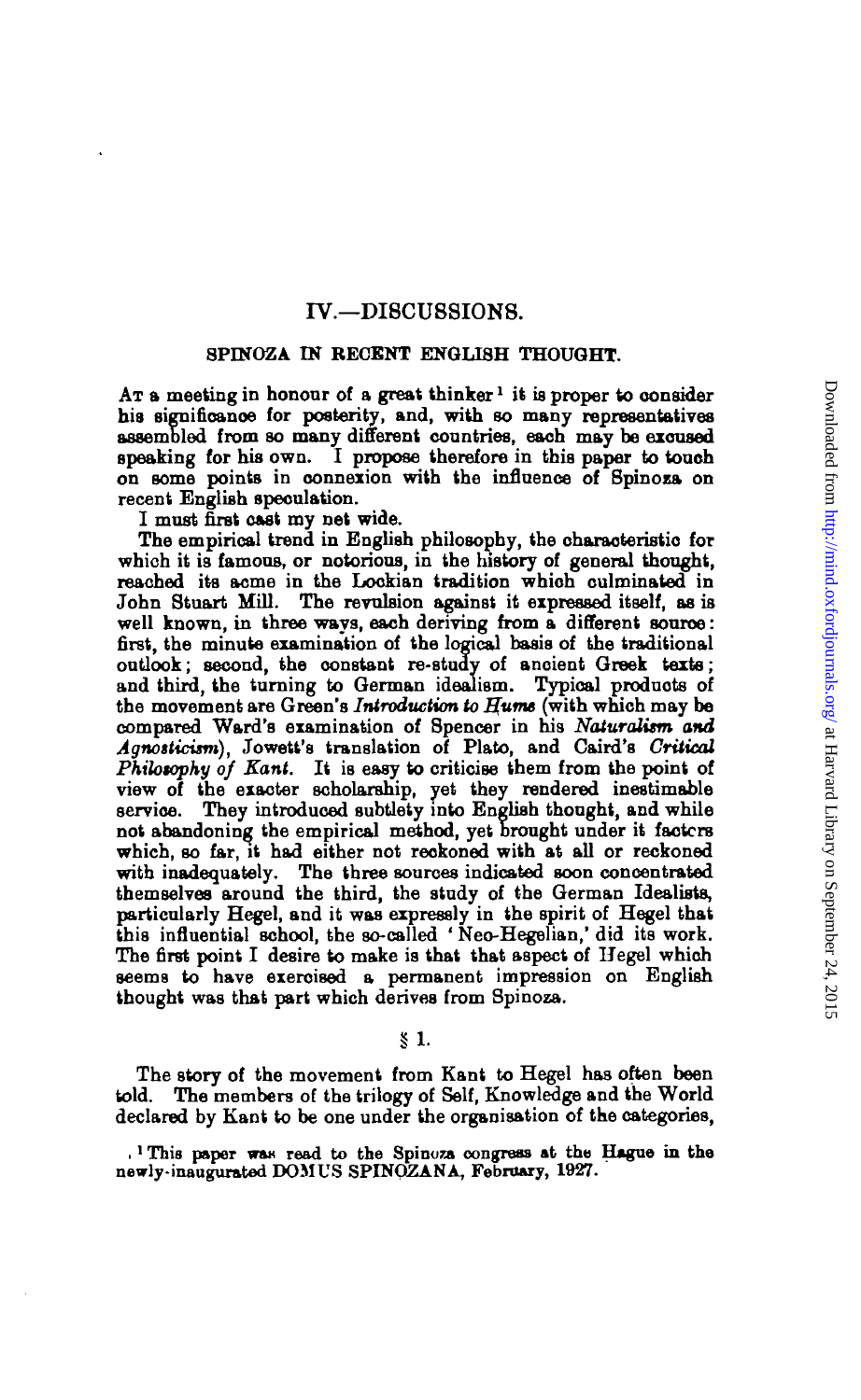received each its special emphasis, and primacy over the others, at the hands of his successors. If Fichte stressed the Self in his philosophy of ethical self-assertion and Schelling the World in his self-identical absolute of Nature, Hegel singled out Knowledge and showed that the categories are the instruments, not  $\delta$ -interpretation by individual understanding of individual experience, But of creation by universal reason of universal experience. The ultimate science therefore is the science not of conduct nor of nature but of thought, and of thought as it ' thinks itself'. It is a trite observation that Hegel's central idea was that of the complete rationality of things. The philosophy of history is one application of the logic; the philosophy of religion, another; the philosophy of nature, another. But whether in history or religion or nature it is one and the same logic. Whatever view be taken of any of the vexed questions of Hegelian interpretation, one conception stands oat clear: what is real is rational, and the rational is eternal. ' In this conviction,' he writes, ' stands every plain man, as well as the philosopher; and from it philosophy starts in the study both of the spiritual and of the natural universe. The great thing, however, is, in the show of the temporal and the transient, to recognise the substance which is immanent and the eternal which is present.'

The problem arises of what Hegel means by ' rational'. What is this 'substance which is immanent,' this 'eternal which is present'? The answer is clear. Rationality is system. 'The The answer is clear. Rationality is system. 'The truth is the whole.' Truth is not the agreement of an object with our conception of it; it is the agreement of a thought with itself. In truth, notion and reality coincide, but such coincidence is only in the whole.

To solve the difficulties involved in this position, recognisedly Spinozistic and already clearly set out in Spinoza's early treatise *On the Improvement of tlie Understanding,* Hegel employed the equally Spinozistic device of degrees of reality. Although every finite thing involves an untruth, yet in finiteness, and hence in untruth, there are degrees. The particular is incomplete, but the less complete is not less existent. It is less real. That is to say, it is farther removed in the logical scale from the necessarily selfexistent which is the ground of all.

At the very foundation of Hegelianism therefore there stands the Spinozistic logic. The doctrines of evil and error, of imagination and pictorial truth, of the true and false infinite, of degrees in thought and reality—all these characteristically Spinozistic theories reappear in their full force in Hegel. This fact may possibly explain the singularly perverse character of Hegel's criticisms of Spinoza. These centre round two points. The first is what he stigmatises as the inflexibility and deadness of the Spinozistic substance. The second is the invalidity of the mathematical method in philosophy. Both these counts are based on a misunderstanding, a misunderstanding, it may be remarked, which has lasted down to this day. The first criticism is precisely that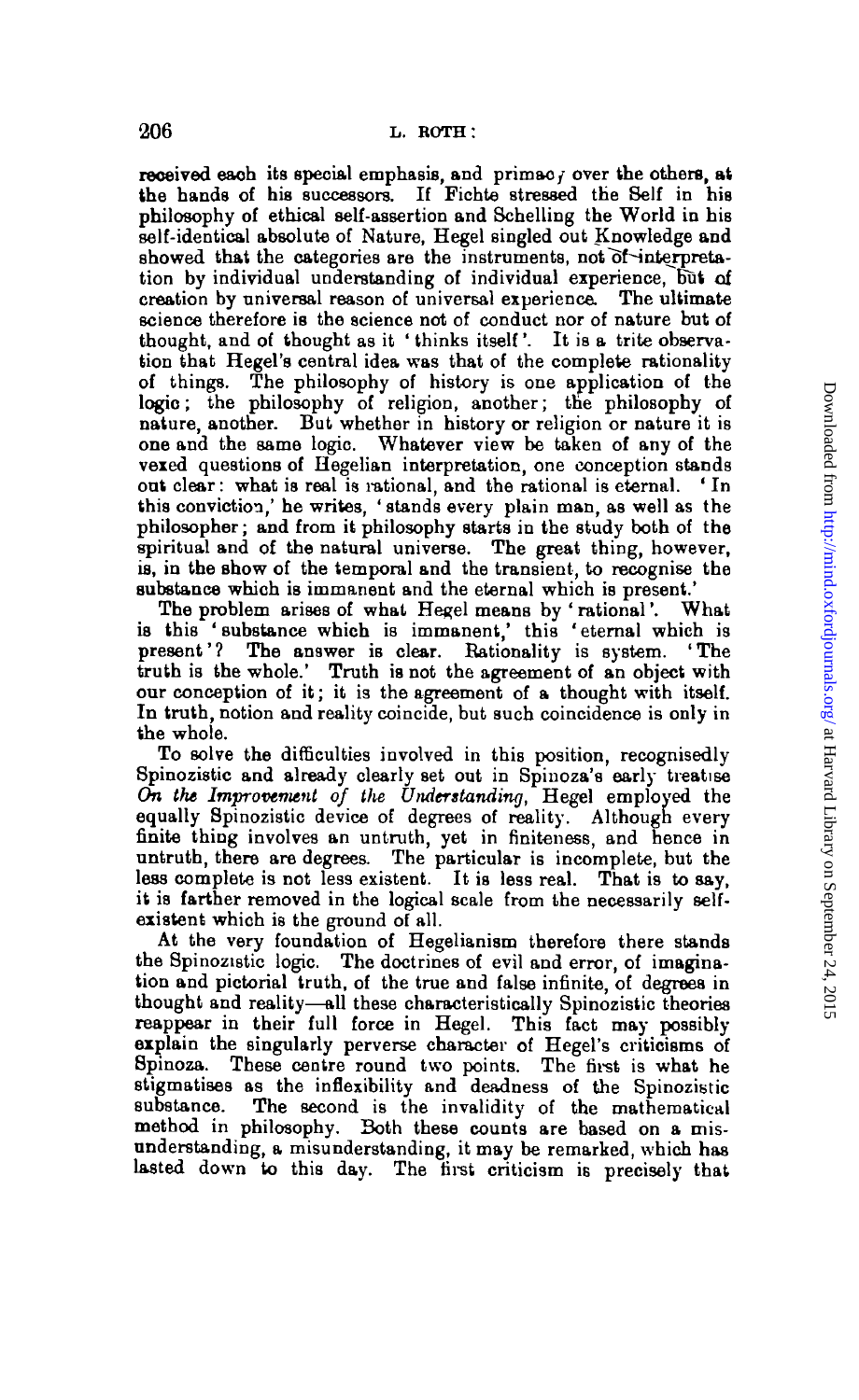levelled by Spinoza himself against Descartes, and that too not on physical, but on metaphysical grounds akin to Hegel's own. As for the second, again it is Spinoza himself who laid such stress on the distinction between ' linear' and ' implicatory' logic, while the ' method' of the Ethics is an ' order' cnly, and its tediousness was expressly recognised by its author.

However, we are not concerned here with the detailed antecedents of the philosophy of Hegel. It is of little importance that Hegel explicitly identified the ' indwelling Notion' with the *'* adequate idea' of Spinoza, or the supreme independence of man, achieved with the recognition of his own determination by the Absolute Idea, with the phase of mind and conduct called by Spinoza the intellectual love of God. What is of importance is to note that in Spinoza as in Hegel it is the idea of rational system which holds the central place. That 'the Absolute is spirit' is the very heart of Spinoza's philosophy, if we understand this oracle to mean, as Hegel explained it himself,<sup>1</sup> that ' truth is only realised in the form of system'. No wonder that the English Neo-Hegelians found it so easy to go from Hegel to Spinoza. It was precisely this great and fruitful doctrine that they took over from Hegel; the very doctrine, that is, which Hegel himself had taken over from Spinoza.

**§2.**

The great critical solvent in English thought during the past halfcentury has been the work of Mr.  $\check{F}$ . H. Bradley. His central book, half-way between the *Ethical Studies* and *Appearance and Reality,* is the *Principles of Logic*. This great study of the fundamental nature of thought, which became so rare and which its author only re-issued in the last years of his life, appears to many, as they read it in its second edition, a little thin-spun and out-of-date. It is thinspun, and it is out-of-date, but that for a special reason. Bradley's *Logic* is one of those masterly books which do their work so effectively that its positions become the property of all. One wonders how any one could ever have believed the doctrines which Bradley dispatched with such shrewd blows and pungent humour. He set out like a knight errant of old, but the dragons which he slew have passed into mythology.

The dragons slain by our metaphysical St. George were those of atomism and its allies in all their various forms. One famous chapter destroys associationism in logic and psychology; another, the mechanical doctrine of the formal syllogism; another, the logic of a classification which is of fixed immobile particulars. Truth and reality are not to be looked for in any separate thing. The truth reality are not to be looked for in any separate thing. is the whole.' In every judgment the subject, implicitly if not explicitly, is the whole of reality. The enemy is 'dogmatic individualism'.

<sup>1</sup> Phänomenologie, Vorrede, xxviii (ed. Weiss, 1908, p. 19).

 $14$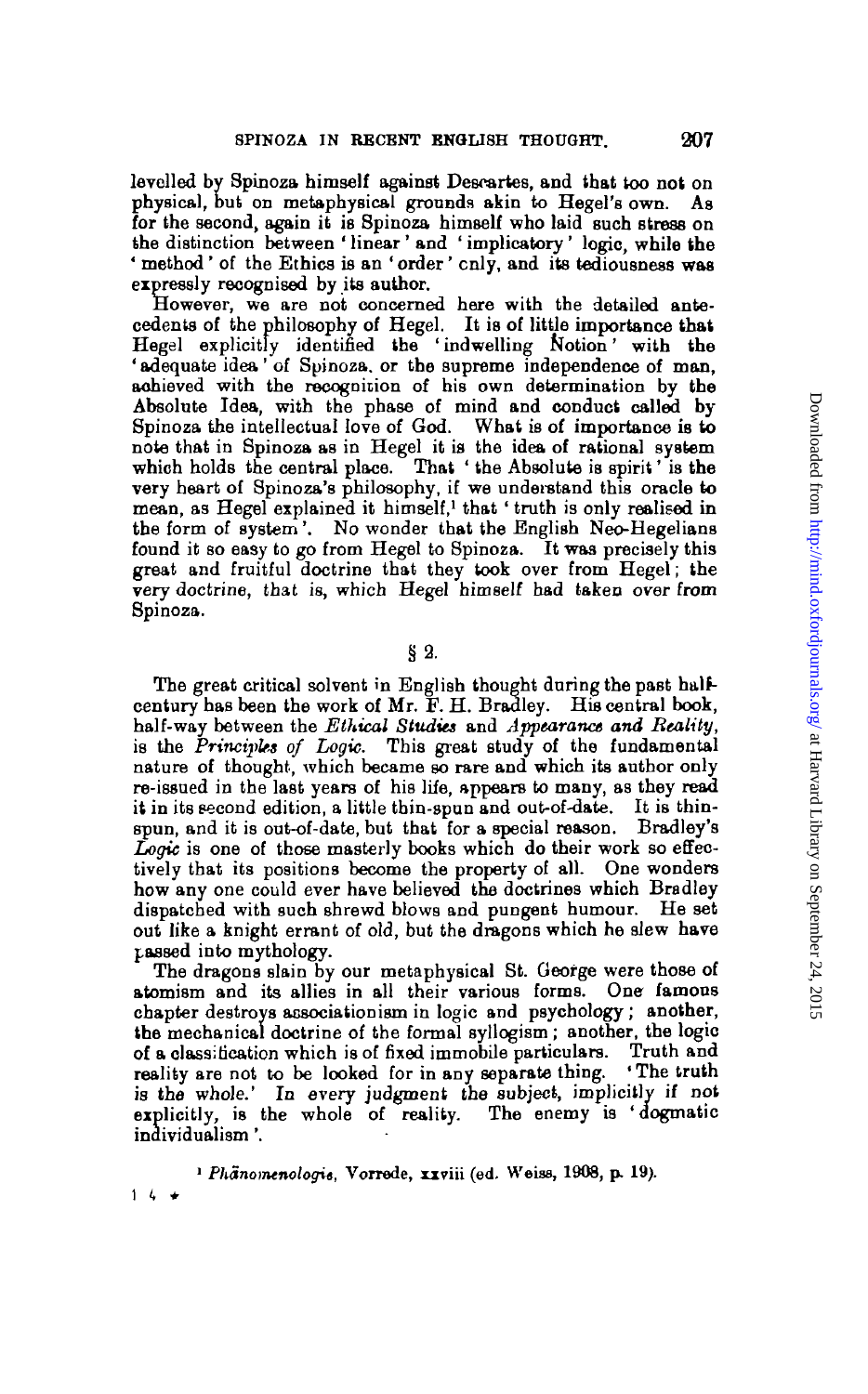Bradley of set purpose never mentioned his sources. His occasional references to Hegel are therefore doubly significant. So far as I know he made no special study of Spinoza, although one shrewd critic has marked him down as a 'Spinozistic nature'. But whether he made a special study of Spinoza or not, one point is abundantly clear. The central prinoiple of his thought, however much derived from Hegel, is derived from the Spinozistio side of Hegel. The mouth of Bradley; the voice of Hegel; the message of Spinoza.

That this is really so is shown by the case of Bradley's fellow, and in a sense follower, the late Bernard Bosanquet. Whatever may be said of the master, the follower was undoubtedly a great and constant student of Spinoza. All his life long he seems to have kept Spinoza by him, and in all his books down to the very last there are to be found disoussions not only of Spinozistic conceptions but even of Spinozistic texts. He was not in the narrow sense a Spinozist. I do not believe that there are any such. But he was a Spinozist in the wider sense, a man convinced that in the profound and patient thought of Spinoza there is a well of honest seeking for truth from which all can derive profit. Again and again Bosanquet starts his disoussions and illustrates his oonolnsions from the writings of Spinoza. He is the orown of English ' Neo-Hegelianism,' but the Hegel in him was Spinoza. One may suspect indeed that the increase of his attention to Spinoza in his later years (if I am right in detecting it) is evidence of his own reoognition of the fact that the good whioh he had reoeived from Hegel he could have derived, in a more simple and concrete (and perhaps in a less dubious) form, directly from Spinoza himself.

## **§3.**

Höffding<sup>1</sup> writes of Bradley as a 'Spinozistic nature,' but adds: ' only he lacks Spinoza's realistic eye for psychological and social phenomena'. Idealism, whether in the hands of Hegel or of his English followers, is a double-edged weapon. Hegel had protested that thought is not a screen whioh shuts us off from things; it shuts us in with things. Yet his own language often suggests that thought is creative of reality. The victory of intellectualism leads<br>it to over-state its triumph, and an empirical revulsion begins. We it to over-state its triumph, and an empirical revulsion begins. are now in the reaction towards Realism, but it is an enriched Realism, a Realism ' with a difference'; some would say it is not, in the old sense of the word, Realism at all.

There are, I take it, two distinct sorts of doctrine which go by the name of Idealism. One is the doctrine that there is nothing in the universe but mind, the Berkeleian ' immaterialism'. The other, the doctrine that nature is one self-contained whole from inherence in which the so-called parts derive their characters. I have insisted already on the fact that it is this latter doctrine

<sup>1</sup> In Modern Philosophers (E.T., Macmillan, 1915), p. 58.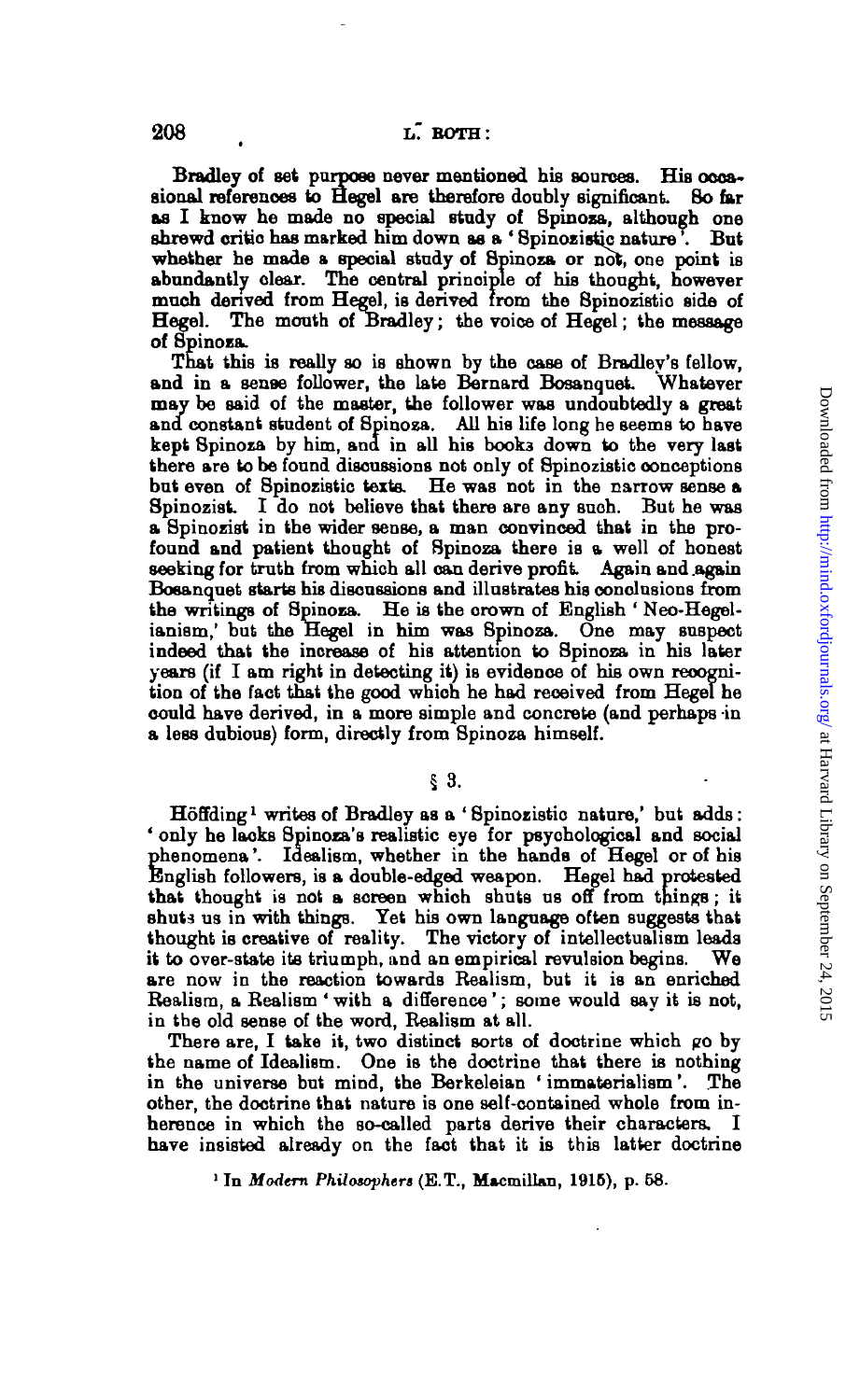which formed the main platform of the English Idealists. The second point I wish to make is that it is this same doctrine which permeates the thought of the most influential English *Bealuti.* The point is not mine. It is adequately argued by Boeanquet himself. In his last complete book he remarks at length, and in a somewhat amusing manner, that whenever he wants a real discussion from the point of view of ' the whole,' the essentially philosophic position, he has to go to the arch-Bealist, Prof. Alexander. It is curious indeed, as he observes, how the ' extremes' have 'met'. But it is understandable when we realise the nature of the meeting place. That Bosanquet drew much of his inspiration from Spinoza we have already seen; while it is no secret that Prof Alexander, to a ' Spinozistio nature,' adds a ' realistic eye' sharpened by the study of Spinoza's text.

#### **§4-**

The principal subject of discussion in recent English speculation is that of the nature and status of Mind. The ' extremes' of Idealism and Realism may 'meet' and on certain fundamental points be, with differences of emphasis, in accord. But on this allimportant issue they differ, and violently. To the realist '' minds' (in the plural) ' are but the most gifted members known to us in a demooracy of things '.<sup>1</sup> To the idealist, Mind (in the singular) is the organisation of the cosmos. To the former the unity of the universe is ultimately physical, and mind appears automatically when any part arrives at a certain complication. To the latter the unity of the universe is ultimately spiritual, and ' where there is no universal mind there is no unity of the universe',\* at all. The cleavage is clear. It revolves round the great historio problem of Spinozistio interpretation, the place of the attribute of thought. Is the attribute of thought only one among many attributes, or does it swallow up all the other attributes in itself? Prof. Alexander has himself shown how, if time be substituted for thought in Spinoza's system, something very like his own philosophy would result.<sup>2</sup> Bosanquet, fighting till the end for the ultimate unreality of time, took the other horn of the dilemma and saw reality in thought. To Spinoza of course thought is in any case co-extensive with the whole of the real; to Alexander it is confined to a portion of it. Yet on an all-important point both Spinoza and his modern English students are firm and stand together. Thought, whether conceived of as the whole of reality, or as co-extensive with the whole of reality, or as covering only a part of reality, is not mere understanding. Bradley's well-known condemnation of intellectualism would, I think, be accepted of them all: " Unless thought stands for something that falls beyond mere intelligence, if *'* thinking' is not used with some strange implication that never

<sup>&</sup>lt;sup>1</sup> Space, Time, and Deity, I, 6. *<sup>i</sup> Meeting of Extremes,* 170.

<sup>\*</sup> *Spinoza and Time* (Allen and Unwin, 1921).